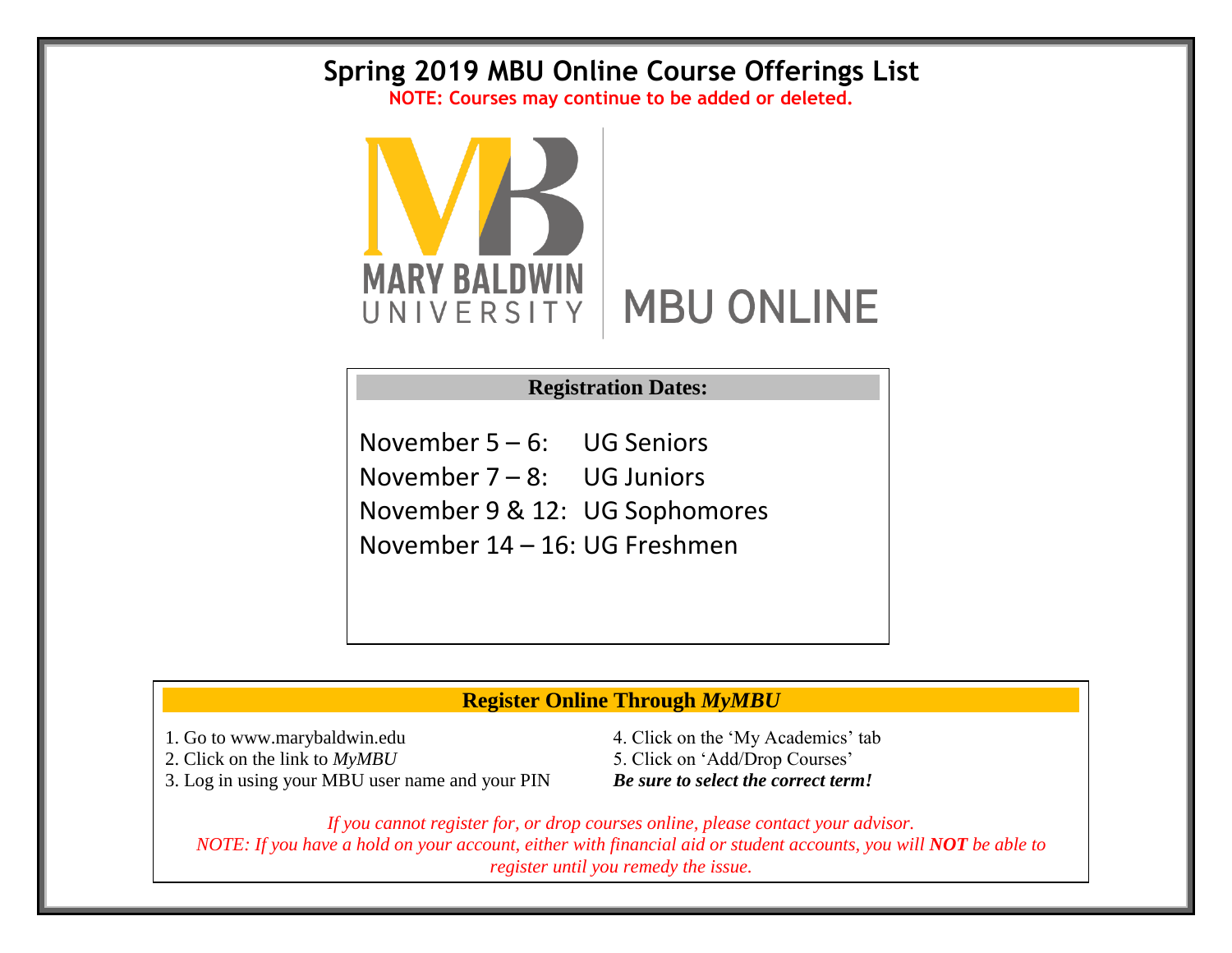| nE<br>ı |  |
|---------|--|

**\_\_\_\_\_\_\_\_\_\_\_\_\_\_\_\_\_\_\_\_\_\_\_\_\_\_\_\_\_\_\_\_\_\_\_\_\_\_\_\_\_\_\_\_\_\_\_\_\_\_\_\_\_\_\_\_\_\_\_\_\_\_\_\_\_\_\_\_\_\_\_\_\_\_\_\_\_\_\_\_\_\_\_\_\_\_\_\_\_\_\_\_\_\_\_\_\_\_\_\_\_\_\_\_\_\_\_\_\_\_\_\_\_\_\_\_\_\_\_\_\_\_\_\_\_\_\_\_\_\_\_\_\_\_\_\_\_\_\_\_\_\_\_\_\_\_\_\_\_\_\_\_\_\_\_\_\_\_\_\_\_\_\_\_\_\_\_\_\_\_\_\_\_\_**

**Key to Department Listings: DEPT ANTH** = Anthropology **ARTH** = Art History **AS** = Asian Studies **BIOL** = Biology **BUAD** = Business **CHEM** = Chemistry **CE** = Civic Engagement **CJ** = Criminal Justice **COMM** = Communication **ECON** = Economics  $ENG =$  English  $$ **HCA** = Health Care Administration **HIST** = History **HSCI** = Health Sciences **INT** = Interdisciplinary **MATH** = Math  $MBU = MBU$ **MKTC** = Marketing Communication **MUS** = Music **PHE** = Physical Education **PHIL** = Philosophy **PHYS** = Physics **POLS** = Political Science **PSYC** = Psychology **REL** = Religion **SGS** = Sexuality and Gender Studies **SOC** = Sociology **SOWK** = Social Work **THEA** = Theatre **WS** = Women's Studies

**Key to Learning Outcomes as shown ( ) behind COURSE TITLE**  $A = Arts$ **C** = Community Involvement  $D =$ Race & Ethnicity  $G =$ Gender  $H =$ Humanities **I** = International **M** = Authentic Problems **N** = Natural Sciences **O** = Oral Communication **P** = Physical Fitness & Health  $Q = \text{Math} \& \text{Quantitative Reasoning}$ **R** = Information Literacy & Research **S** = Social Sciences  $T =$ Theme **W** = Written Communication **Key to Section: SEC**  $WA = Online$  $CH = Group$  in Charlottesville  $DL = Group$  at  $DSLCC$ FC = Group at Franklin Center  $RI = Group$  in Richmond RO = Group in Roanoke  $SB = Group$  in South Boston  $ST = Group$  in Staunton

**NOTE: For Cross Listed Course Registrations - see current Academic Catalog at https://go.marybaldwin.edu/catalog/**

**NOTE: Not all links will contain the course syllabus.**

**Syllabi are added to the course offerings list as they are received from instructors. Email the instructor if a syllabus has not been posted.** 

**NOTE: Group Course dates/times will appear on the course syllabus.**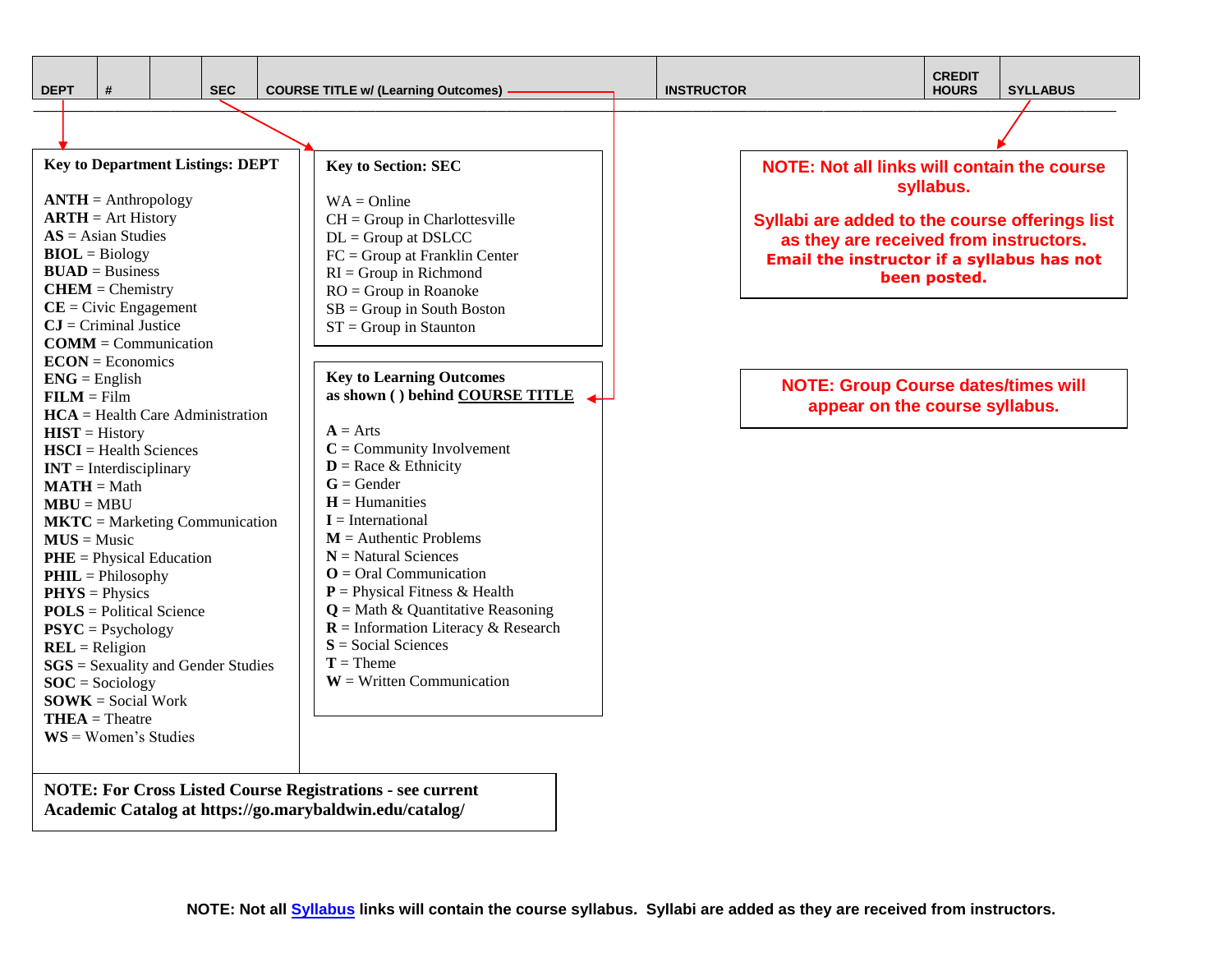|                  |  |            |                                            |                   | <b>CREDIT</b> |                 |
|------------------|--|------------|--------------------------------------------|-------------------|---------------|-----------------|
| DEP <sup>T</sup> |  | <b>SEC</b> | <b>COURSE TITLE w/ (Learning Outcomes)</b> | <b>INSTRUCTOR</b> | <b>HOURS</b>  | <b>SYLLABUS</b> |

**\_\_\_\_\_\_\_\_\_\_\_\_\_\_\_\_\_\_\_\_\_\_\_\_\_\_\_\_\_\_\_\_\_\_\_\_\_\_\_\_\_\_\_\_\_\_\_\_\_\_\_\_\_\_\_\_\_\_\_\_\_\_\_\_\_\_\_\_\_\_\_\_\_\_\_\_\_\_\_\_\_\_\_\_\_\_\_\_\_\_\_\_\_\_\_\_\_\_\_\_\_\_\_\_\_\_\_\_\_\_\_\_\_\_\_\_\_\_\_\_\_\_\_\_\_\_\_\_\_\_\_\_\_\_\_\_\_\_\_\_\_\_\_\_\_\_\_\_\_\_\_\_\_\_\_\_\_\_\_\_\_\_\_\_\_\_\_\_\_\_\_\_\_\_**

| <b>ANTH</b> | 208 | <b>WA</b> | MEDICAL ANTHROPOLOGY (I)            | Wightman Abigail S.    | 3              | Syllabus        |
|-------------|-----|-----------|-------------------------------------|------------------------|----------------|-----------------|
| <b>ART</b>  | 117 | <b>WA</b> | SOFTWARE IN THE VISUAL ARTS         | Trover Zachary L.      | $\mathbf{3}$   | <b>Syllabus</b> |
| <b>ARTH</b> | 101 | <b>WA</b> | WESTERN ART: PREHIST TO GOTHIC (A)  | Mills Kerry A.         | $\overline{3}$ | Syllabus        |
| <b>ARTH</b> | 102 | <b>WA</b> | WESTERN ART: RENAISS TO MODERN (A)  | Mills Kerry A.         | 3              | <b>Syllabus</b> |
| <b>ARTH</b> | 222 | <b>WA</b> | AMERICAN ART AND ARCHITECTURE (R)   | Mills Kerry A.         | 3              | <b>Syllabus</b> |
| AS          | 270 | <b>WA</b> | AUSTRALIA: A CULTURAL HISTORY (IW)  | Metraux Daniel         | $\mathbf{3}$   | Syllabus        |
| <b>BIOL</b> | 148 | <b>WA</b> | ENVIRONMENTAL ISSUES (N)            | Callo Paul A.          | 3              | <b>Syllabus</b> |
| <b>BIOL</b> | 252 | <b>WA</b> | BIOLOGY OF WOMEN (G)                | Hinks Eileen T.        | $\mathbf{3}$   | <b>Syllabus</b> |
| <b>BUAD</b> | 104 | <b>WA</b> | PERSPECTIVES ON SUSTAINABILITY (T)  | McPherson Catherine F. | $\overline{3}$ | Syllabus        |
| <b>BUAD</b> | 200 | <b>WA</b> | MANAGEMENT PRINCIPLES (W)           | Kaufmann Alison M.     | 3              | <b>Syllabus</b> |
| <b>BUAD</b> | 202 | <b>WA</b> | ORGANIZATIONAL BEHAVIOR             | Kent Claire T.         | 3              | Syllabus        |
| <b>BUAD</b> | 209 | <b>WA</b> | FINANCIAL DECISION MAKING (Q)       | Malabad Melissa H.     | 3              | <b>Syllabus</b> |
| <b>BUAD</b> | 211 | <b>WA</b> | MANAGERIAL ACCOUNTING               | Boslet Steven A.       | $\mathbf{3}$   | <b>Syllabus</b> |
| <b>BUAD</b> | 220 | <b>WA</b> | THE LEGAL ENVIRONMENT OF BUSINESS   | Smith Mandi M.         | $\mathbf{3}$   | Syllabus        |
| <b>BUAD</b> | 230 | <b>WA</b> | <b>MARKETING PRINCIPLES</b>         | Malabad Melissa H.     | $\mathbf{3}$   | <b>Syllabus</b> |
| <b>BUAD</b> | 250 | <b>WA</b> | FEMALE EXECUTIVE:STRTGS WRKPLCE (G) | Kent Claire T.         | 3              | <b>Syllabus</b> |
| <b>BUAD</b> | 260 | <b>WA</b> | PERSONAL FINANCE (Q)                | Keil Frederick J.      | $\mathbf{3}$   | Syllabus        |
| <b>BUAD</b> | 302 | <b>WA</b> | <b>MANAGING HUMAN RESOURCES</b>     | Kroggel Lawrence P.    | $\overline{3}$ | <b>Syllabus</b> |
| <b>BUAD</b> | 305 | <b>WA</b> | <b>GLOBAL BUSINESS (I)</b>          | Tritsch Joanne L.      | $\mathbf{3}$   | <b>Syllabus</b> |
| <b>BUAD</b> | 307 | <b>WA</b> | BUSINESS AND SOCIETY (R)            | Tritsch Joanne L.      | $\mathbf{3}$   | <b>Syllabus</b> |
| <b>BUAD</b> | 311 | <b>WA</b> | <b>INTERMEDIATE ACCOUNTING II</b>   | Boslet Steven A.       | 3              | <b>Syllabus</b> |
| <b>BUAD</b> | 313 | <b>WA</b> | COMPUTERIZED ACCOUNTING SMALL BUSNS | Boslet Steven A.       | 3              | <b>Syllabus</b> |
| <b>BUAD</b> | 315 | <b>WA</b> | ACCOUNTING INFORMATION SYSTEMS I    | Boslet Steven A.       | $\mathbf{3}$   | <b>Syllabus</b> |
| <b>BUAD</b> | 316 | <b>WA</b> | ADVANCED ACCOUNTING                 | Boslet Steven A.       | $\mathbf{3}$   | <b>Syllabus</b> |
| <b>BUAD</b> | 336 | <b>WA</b> | CROSS-CULTURAL GLOBAL MARKETING(IW) | Malabad Melissa H.     | $\mathbf{3}$   | <b>Syllabus</b> |
| <b>BUAD</b> | 340 | <b>WA</b> | FINANCIAL MANAGEMENT (Q)            | Malabad Melissa H.     | 3              | <b>Syllabus</b> |
| <b>BUAD</b> | 350 | <b>WA</b> | PROJECT MGMT FOR SUSTAINABLE IMPACT | Wetter John J.         | 3              | <b>Syllabus</b> |
| <b>BUAD</b> | 362 | <b>WA</b> | <b>CONSUMER BEHAVIOR</b>            | McPherson Catherine F. | $\mathbf{3}$   | Syllabus        |
| <b>BUAD</b> | 400 | <b>WA</b> | STRATEGY/SUSTAIN IN BUSINESS (M)    | Chung Sungll           | $\mathbf{3}$   | Syllabus        |
| <b>BUAD</b> | 401 | <b>WA</b> | SENIOR SEMINAR (O)                  | McPherson Catherine F. | $\mathbf{3}$   | <b>Syllabus</b> |
| <b>CE</b>   | 102 | <b>WA</b> | REFLECTIVE SELF IN COMMUNITY (C)    | Lennon Lindsey L.      | $\mathbf{1}$   | <b>Syllabus</b> |

**NOTE: Not all Syllabus links will contain the course syllabus. Syllabi are added as they are received from instructors.**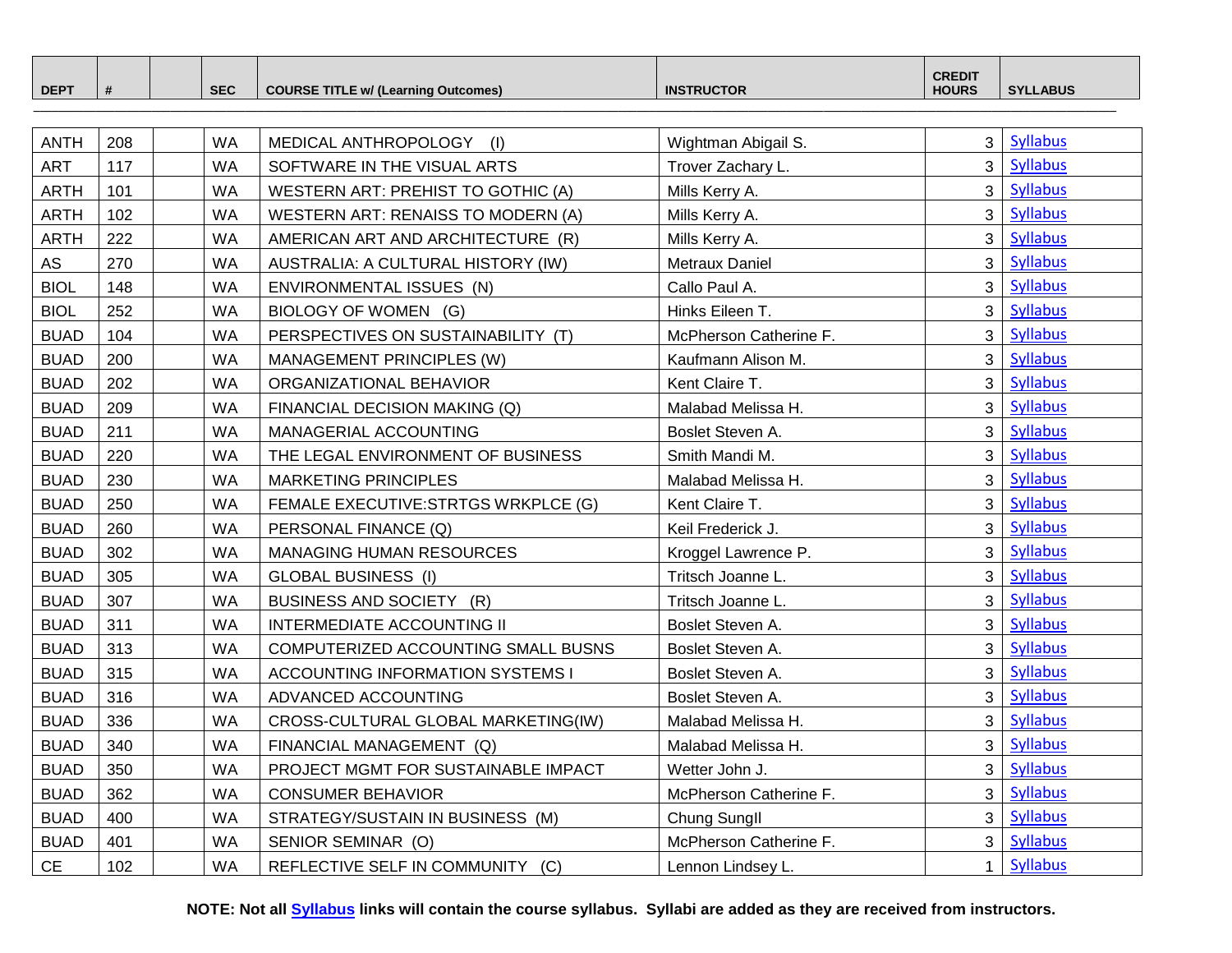| <b>DEPT</b> | #   | <b>SEC</b> | <b>COURSE TITLE w/ (Learning Outcomes)</b> | <b>INSTRUCTOR</b>         | <b>CREDIT</b><br><b>HOURS</b> | <b>SYLLABUS</b> |
|-------------|-----|------------|--------------------------------------------|---------------------------|-------------------------------|-----------------|
| <b>CHEM</b> | 120 | <b>WA</b>  | NUTRITION FOR HEALTH AND SPORT (N)         | Spalding Sharon B.        | 3 <sup>1</sup>                | <b>Syllabus</b> |
| CJ          | 210 | <b>WA</b>  | PRISONS AND PUNISHMENT                     | Easterling Beth A.        | $\overline{3}$                | <b>Syllabus</b> |
| CJ          | 220 | <b>WA</b>  | POLICE ADMINISTRATION                      | Davis Douglas L.          | 3 <sup>1</sup>                | <b>Syllabus</b> |
| CJ          | 270 | <b>WA</b>  | <b>INTRODUCTION TO TERRORISM</b>           | Easterling Joseph W.      | 3 <sup>1</sup>                | <b>Syllabus</b> |
| CJ          | 300 | <b>WA</b>  | THEORY CRIMINOLOGY & CJ SYSTEM (W)         | Easterling Beth A.        | 3 <sup>1</sup>                | <b>Syllabus</b> |
| CJ          | 400 | <b>WA</b>  | CRIMINAL JUSTICE SENIOR SEMINAR (M)        | Easterling Beth A.        | 3 <sup>1</sup>                | <b>Syllabus</b> |
| <b>COMM</b> | 100 | <b>WA</b>  | PUBLIC SPEAKING (O)                        | Park Tiffany L.           | $\mathbf{3}$                  | <b>Syllabus</b> |
| <b>COMM</b> | 221 | <b>WA</b>  | MASS MEDIA WRITING (W)                     | Guba George F.            | 3 <sup>1</sup>                | <b>Syllabus</b> |
| <b>COMM</b> | 225 | <b>WA</b>  | CULTURE, IDENTITY & COMMUN (D)             | Park Tiffany L.           | $\overline{3}$                | <b>Syllabus</b> |
| COMM        | 260 | <b>WA</b>  | PUBLIC RELATIONS                           | Park Tiffany L.           | $\overline{3}$                | <b>Syllabus</b> |
| <b>COMM</b> | 280 | <b>WA</b>  | INTERCULTURAL COMMUNICATION (I)            | Park Tiffany L.           | 3 <sup>1</sup>                | <b>Syllabus</b> |
| <b>ECON</b> | 101 | <b>WA</b>  | PRINCIPLES OF MICROECONOMICS (SQ)          | Pietrowski Jane T.        | 3 <sup>1</sup>                | <b>Syllabus</b> |
| <b>ECON</b> | 102 | <b>WA</b>  | PRIN INTERN'L & MACROECONOMICS (I)         | Pietrowski Jane T.        | 3 <sup>1</sup>                | <b>Syllabus</b> |
| <b>ENG</b>  | 102 | <b>WA</b>  | <b>COLLEGE ENGLISH</b>                     | Kennedy Sarah             | $\mathbf{3}$                  | <b>Syllabus</b> |
| <b>ENG</b>  | 111 | <b>WA</b>  | INTRODUCTION TO LITERATURE (HW)            | Kennedy Sarah             | 3 <sup>1</sup>                | <b>Syllabus</b> |
| <b>ENG</b>  | 204 | <b>WA</b>  | CHILDREN'S/YOUNG ADULT LIT (HW)            | Kennedy Sarah             | 3 <sup>1</sup>                | <b>Syllabus</b> |
| <b>ENG</b>  | 208 | <b>WA</b>  | BRITISH LITERATURE BEFORE 1780 (HW)        | Turner Katherine S.       | 3 <sup>1</sup>                | <b>Syllabus</b> |
| <b>ENG</b>  | 216 | <b>WA</b>  | INTRODUCTION TO SHAKESPEARE (HR)           | Kennedy Sarah             | 3 <sup>1</sup>                | Syllabus        |
| <b>ENG</b>  | 277 | <b>WA</b>  | <b>COLL: INTRO TO CREATIVE WRITING</b>     | Kennedy Sarah             | $\mathbf{3}$                  | <b>Syllabus</b> |
| <b>FILM</b> | 254 | <b>WA</b>  | FILM ANALYSIS (A)                          | Guba George F.            | 3 <sup>1</sup>                | <b>Syllabus</b> |
| <b>HCA</b>  | 101 | <b>WA</b>  | INTRO HEALTH CARE ADMINISTRATION           | Branche Donovan D.        | 3 <sup>1</sup>                | <b>Syllabus</b> |
| <b>HCA</b>  | 125 | <b>WA</b>  | <b>INTRODUCTION TO PUBLIC HEALTH</b>       | Hinks Eileen T.           | $\mathbf{3}$                  | <b>Syllabus</b> |
| <b>HCA</b>  | 225 | <b>WA</b>  | PUBLIC HEALTH ISSUES                       | Hinks Eileen T.           | 3 <sup>1</sup>                | <b>Syllabus</b> |
| <b>HCA</b>  | 230 | <b>WA</b>  | MEDICAL AND HEALTH CARE ETHICS             | Osborn-Harrison Denise G. | 3 <sup>1</sup>                | Syllabus        |
| <b>HCA</b>  | 235 | <b>WA</b>  | WOMEN'S HEALTH CARE ISSUES<br>(GW)         | Hinks Eileen T.           | 3 <sup>1</sup>                | Syllabus        |
| <b>HCA</b>  | 235 | <b>WB</b>  | WOMEN'S HEALTH CARE ISSUES<br>(GW)         | Osborn-Harrison Denise G. | $\mathbf{3}$                  | <b>Syllabus</b> |
| <b>HCA</b>  | 240 | <b>WA</b>  | LONG TERM CARE ADMINISTRATION              | Osborn-Harrison Denise G. |                               | 3   Syllabus    |
| <b>HCA</b>  | 250 | <b>WA</b>  | GLOBAL HEALTH CARE (I)                     | Branche Donovan D.        | 3 <sup>1</sup>                | <b>Syllabus</b> |
| <b>HCA</b>  | 261 | WA         | EPIDEMIOLOGY (Q)                           | Hinks Eileen T.           | 3 <sup>1</sup>                | <b>Syllabus</b> |
| <b>HCA</b>  | 330 | <b>WA</b>  | <b>ISSUES IN HEALTH CARE FINANCE</b>       | Osborn-Harrison Denise G. | 3 <sup>1</sup>                | <b>Syllabus</b> |
| <b>HCA</b>  | 401 | WA         | SENIOR SEMINAR (M)                         | Branche Donovan D.        | $\mathbf{3}$                  | <b>Syllabus</b> |
| <b>HIST</b> | 102 | WA         | WESTERN CIVILIZATION FROM 1648 (H)         | Franzen Katharine M.      |                               | 3 Syllabus      |

**NOTE: Not all Syllabus links will contain the course syllabus. Syllabi are added as they are received from instructors.**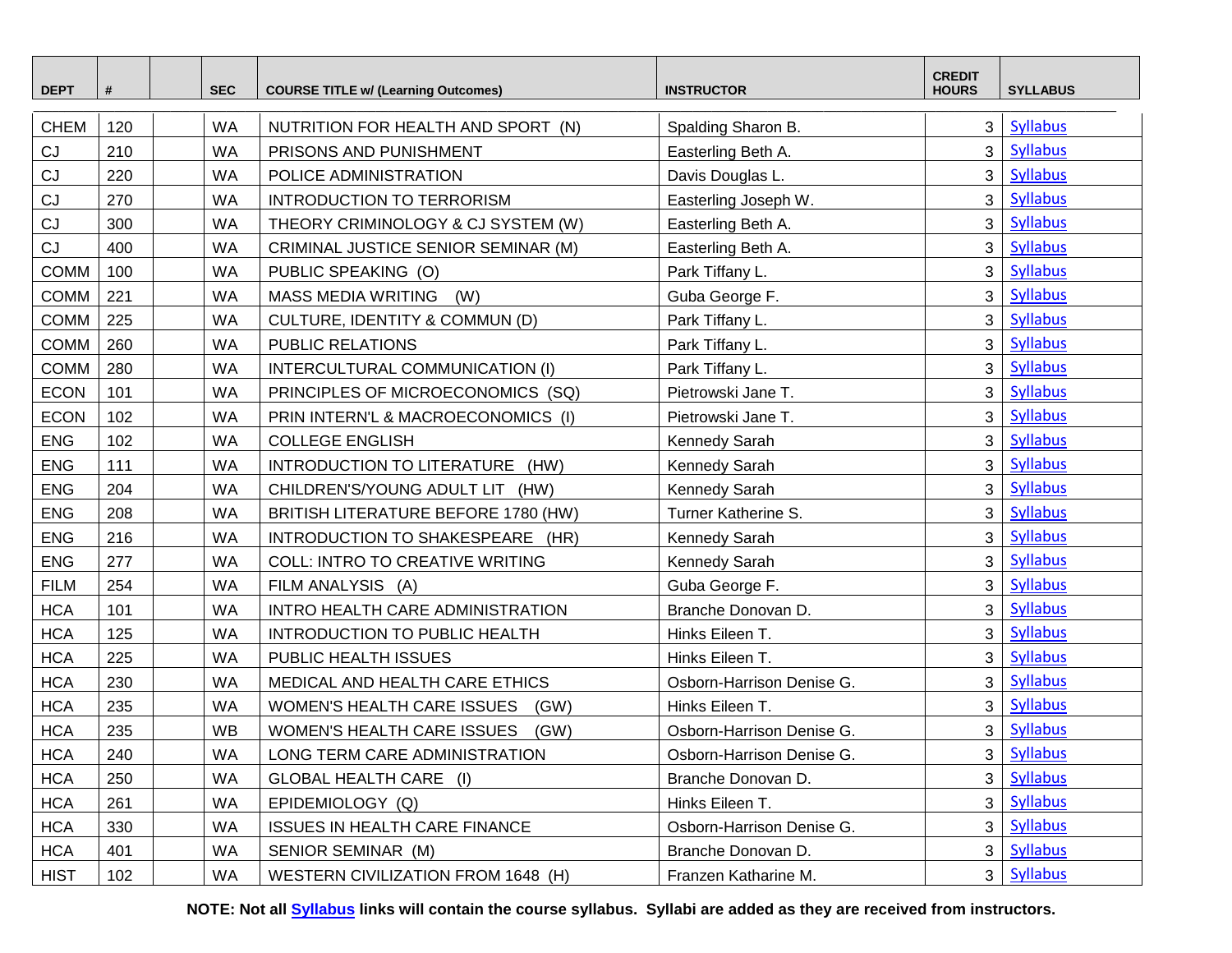| <b>DEPT</b> | #   | <b>SEC</b> | <b>COURSE TITLE w/ (Learning Outcomes)</b> | <b>INSTRUCTOR</b>        | <b>CREDIT</b><br><b>HOURS</b> | <b>SYLLABUS</b> |
|-------------|-----|------------|--------------------------------------------|--------------------------|-------------------------------|-----------------|
| <b>HIST</b> | 112 | <b>WA</b>  | U.S. SURVEY FROM 1877<br>(H)               | Brooks Clayton M.        | 3 <sup>1</sup>                | Syllabus        |
| <b>HIST</b> | 242 | <b>WA</b>  | BRITISH HISTORY FROM 1688 (H)              | Franzen Katharine M.     | 3 <sup>1</sup>                | <b>Syllabus</b> |
| <b>HIST</b> | 302 | <b>WA</b>  | VIRGINIA HISTORY (DR)                      | Brooks Clayton M.        | $\overline{3}$                | <b>Syllabus</b> |
| <b>HSCI</b> | 180 | <b>WA</b>  | MEDICAL TERMINOLOGY                        | Clarke Roena U.          | $\overline{2}$                | <b>Syllabus</b> |
| <b>HSCI</b> | 402 | <b>WA</b>  | SENIOR PROJECT HEALTH SCIENCE (M)          | Hancock Jennifer A.      | 1                             | Syllabus        |
| <b>INT</b>  | 103 | <b>WA</b>  | <b>INFORMATION LITERACY</b><br>(R)         | Creager Carol L.         | $\mathbf{1}$                  | <b>Syllabus</b> |
| <b>INT</b>  | 103 | <b>WB</b>  | <b>INFORMATION LITERACY</b><br>(R)         | Creager Carol L.         | 1                             | <b>Syllabus</b> |
| <b>INT</b>  | 222 | <b>WA</b>  | SOCIAL SCIENCE STATISTICS (Q)              | Bayer Timothy J.         | $\mathbf{3}$                  | Syllabus        |
| <b>MATH</b> | 155 | <b>WA</b>  | MATH IN CONTEMPORARY SOCIETY (Q)           | Lowery-Carter Christy R. | 3 <sup>1</sup>                | <b>Syllabus</b> |
| <b>MATH</b> | 159 | <b>WA</b>  | <b>COLLEGE ALGEBRA</b><br>(Q)              | Salois Kari A.           | $\overline{3}$                | <b>Syllabus</b> |
| <b>MBU</b>  | 101 | <b>WA</b>  | PLANNING YOUR MBU DEGREE                   | Salois Kari A.           | 1                             | <b>Syllabus</b> |
| <b>MBU</b>  | 101 | <b>WB</b>  | PLANNING YOUR MBU DEGREE                   | Schmeissing Susan L.     | 1                             | <b>Syllabus</b> |
| <b>MBU</b>  | 101 | <b>WC</b>  | PLANNING YOUR MBU DEGREE                   | Schmeissing Susan L.     | $\mathbf{1}$                  | <b>Syllabus</b> |
| <b>MBU</b>  | 105 | <b>WA</b>  | SUCCESS AS AN ADULT LEARNER                | Boyd Carrie C.           | $\mathbf{1}$                  | <b>Syllabus</b> |
| <b>MKTC</b> | 400 | <b>WA</b>  | SENIOR SEMINAR (M)                         | McPherson Catherine F.   | $\overline{3}$                | Syllabus        |
| <b>MUS</b>  | 100 | <b>WA</b>  | INTRO TO LISTENING (A)                     | Barnes Sharon D.         | 3 <sup>1</sup>                | <b>Syllabus</b> |
| <b>MUS</b>  | 151 | <b>WA</b>  | HISTORY OF JAZZ (D)                        | Duncan Timothy P.        | $\mathbf{3}$                  | <b>Syllabus</b> |
| PHE         | 100 | <b>WA</b>  | FITNESS (P1)                               | Morgan Melissa A.        | 1                             | Syllabus        |
| PHE         | 122 | <b>WA</b>  | <b>STRESS MANAGEMENT</b><br>(P1)           | Morgan Melissa A.        | 1                             | <b>Syllabus</b> |
| PHE         | 155 | <b>WA</b>  | INDEPENDENT ACTIVITY (P2)                  | Morgan Melissa A.        | 1                             | <b>Syllabus</b> |
| PHE         | 199 | <b>WA</b>  | FITNESS & INDEPENDENT ACTIVITY (P3)        | Spalding Sharon B.       | 2 <sup>1</sup>                | Syllabus        |
| <b>PHYS</b> | 100 | <b>WA</b>  | EXPLORING THE PHYSICAL WORLD (NQ)          | Gergel-Hackett Nadine E. | 3 <sup>1</sup>                | Syllabus        |
| <b>PSYC</b> | 101 | <b>WA</b>  | PSYCHOLOGY AS A NATURAL SCIENCE (N)        | Forbes Marcus R.         | $\overline{4}$                | <b>Syllabus</b> |
| <b>PSYC</b> | 205 | <b>WA</b>  | TECH OF COUNSELING & PSYCHOTHERAPY         | Shepard Charles F.       | $\mathbf{3}$                  | Syllabus        |
| <b>PSYC</b> | 210 | <b>WA</b>  | CHILD PSYCHOLOGY (S)                       | Macalister Heather E.    | 3 <sup>1</sup>                | Syllabus        |
| <b>PSYC</b> | 220 | <b>WA</b>  | EXPERIMENTAL PSYCHOLOGY                    | Murphy Patricia L.       | $\overline{4}$                | <b>Syllabus</b> |
| <b>PSYC</b> | 232 | <b>WA</b>  | EDUCATIONAL PSYCHOLOGY                     | Bryson Donyetta C.       |                               | 3   Syllabus    |
| <b>PSYC</b> | 241 | <b>WA</b>  | SENSATION AND PERCEPTION (N)               | Forbes Marcus R.         | 3 <sup>1</sup>                | <b>Syllabus</b> |
| <b>PSYC</b> | 248 | <b>WA</b>  | FORENSIC PSYCHOLOGY (D)                    | Murphy Patricia L.       | 3 <sup>1</sup>                | <b>Syllabus</b> |
| <b>PSYC</b> | 250 | <b>WA</b>  | BEHAVIORAL STATISTICS (Q)                  | Murphy Patricia L.       | $\mathbf{3}$                  | <b>Syllabus</b> |
| <b>PSYC</b> | 275 | WA         | PRINCIPLES OF SOCIAL PSYCHOLOGY            | Murphy Patricia L.       | 3                             | <b>Syllabus</b> |
| <b>PSYC</b> | 302 | WA         | PSYCHOLOGICAL TESTING                      | Bryson Donyetta C.       | 3 <sup>1</sup>                | <b>Syllabus</b> |

**NOTE: Not all Syllabus links will contain the course syllabus. Syllabi are added as they are received from instructors.**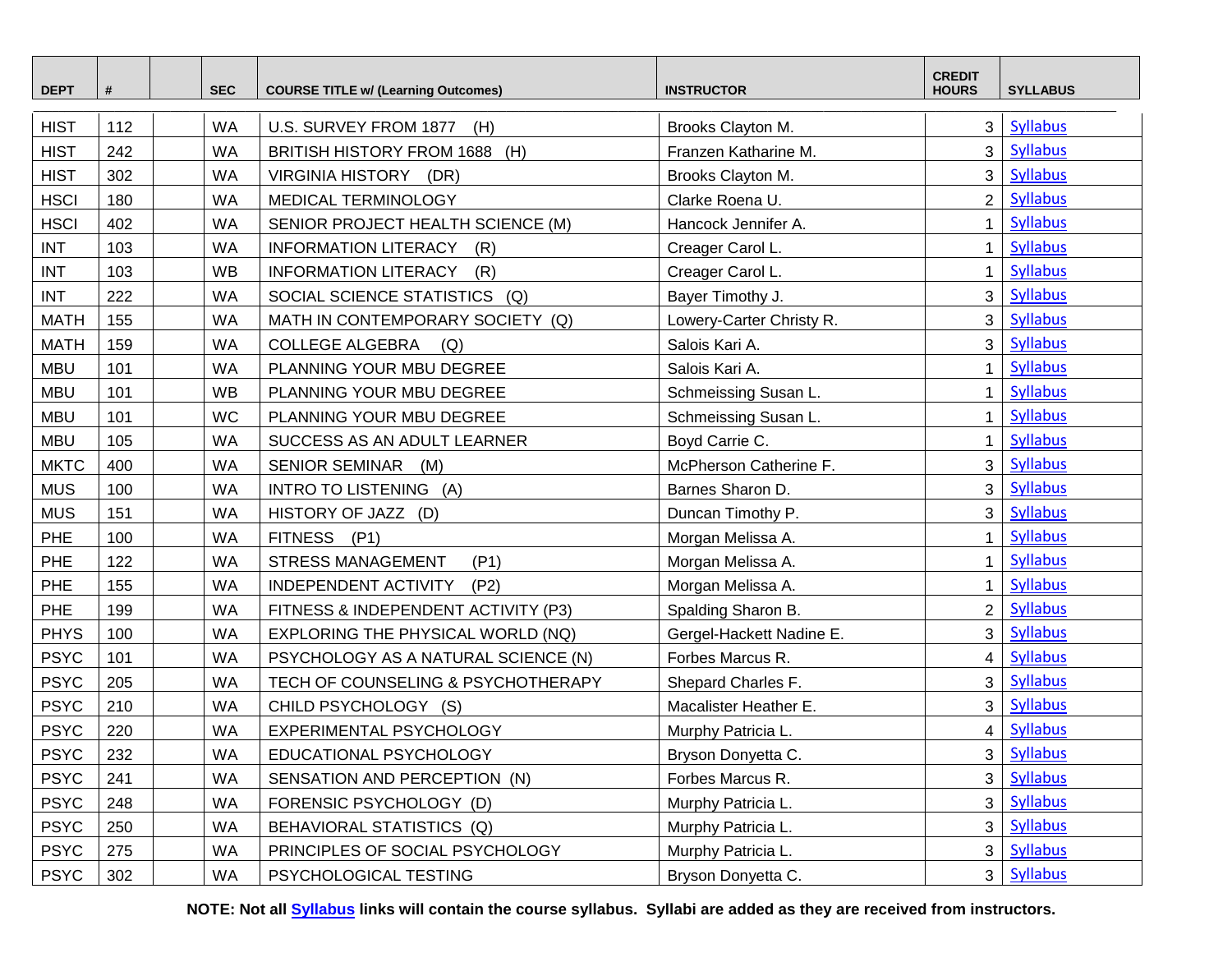| <b>DEPT</b> | #   | <b>SEC</b>     | <b>COURSE TITLE w/ (Learning Outcomes)</b> | <b>INSTRUCTOR</b>      | <b>CREDIT</b><br><b>HOURS</b> | <b>SYLLABUS</b> |
|-------------|-----|----------------|--------------------------------------------|------------------------|-------------------------------|-----------------|
| <b>PSYC</b> | 307 | <b>WA</b>      | DRUGS AND BEHAVIOR (T)                     | Forbes Marcus R.       | 3 <sup>1</sup>                | <b>Syllabus</b> |
| <b>PSYC</b> | 310 | <b>WA</b>      | LEARNING AND MEMORY (R)                    | Hopkins Robin F.       | 3 <sup>1</sup>                | <b>Syllabus</b> |
| <b>PSYC</b> | 360 | <b>WA</b>      | HISTORY AND SYSTEMS OF PSYCHOLOGY          | Murphy Patricia L.     | 3                             | <b>Syllabus</b> |
| <b>PSYC</b> | 400 | <b>WA</b>      | SR THESIS: CRITICAL LIT REVIEW (M)         | Murphy Patricia L.     | 3                             | <b>Syllabus</b> |
| <b>REL</b>  | 202 | <b>WA</b>      | JUDAISM, CHRISTIANITY, & ISLAM (I)         | Beals Kenneth A.       | $\overline{3}$                | <b>Syllabus</b> |
| SOC         | 100 | <b>WA</b>      | <b>GENERAL SOCIOLOGY (S)</b>               | Smith Sheila W.        | $\overline{3}$                | <b>Syllabus</b> |
| SOC         | 112 | <b>WA</b>      | SOCIAL PROBLEMS<br>(S)                     | Smith Sheila W.        | $\mathbf{3}$                  | <b>Syllabus</b> |
| SOC         | 232 | <b>WA</b>      | <b>DEVIANCE</b><br>(S)                     | Robinson Robert        | 3 <sup>1</sup>                | <b>Syllabus</b> |
| SOC         | 248 | <b>WA</b>      | SOCIAL INEQUALITY<br>(DW)                  | Crescimanno Russell E. | 3                             | <b>Syllabus</b> |
| SOC         | 254 | <b>WA</b>      | SOCIAL PSYCHOLOGY (S)                      | Stuhlsatz Daniel M.    | $\mathbf{3}$                  | <b>Syllabus</b> |
| SOC         | 282 | <b>WA</b>      | COMMUNITY SERVICE AND SOCIETY (C)          | Smith Sheila W.        | 3 <sup>1</sup>                | <b>Syllabus</b> |
| SOC         | 300 | <b>WA</b>      | SOCIOLOGICAL THEORY<br>(W)                 | Robinson Robert        | $\mathbf{3}$                  | <b>Syllabus</b> |
| SOC         | 320 | <b>WA</b>      | <b>RESEARCH METHODS</b><br>(R)             | Robinson Robert        | 3 <sup>1</sup>                | <b>Syllabus</b> |
| SOC         | 400 | <b>WA</b>      | <b>SENIOR SEMINAR</b><br>(M)               | Robinson Robert        | 3 <sup>1</sup>                | <b>Syllabus</b> |
| SOC         | 401 | <b>WA</b>      | SOCIOLOGY SENIOR THESIS (M)                | Robinson Robert        | 3 <sup>1</sup>                | <b>Syllabus</b> |
| <b>SOWK</b> | 153 | <b>WA</b>      | INTRODUCTION TO SOCIAL WORK                | Dodson Doris D.        | 3 <sup>1</sup>                | <b>Syllabus</b> |
| SOWK        | 156 | <b>DL</b>      | INTERVIEWING-HUMAN SERVICES (O)            | Goad Susan G.          | 3 <sup>1</sup>                | <b>Syllabus</b> |
| SOWK        | 156 | R <sub>l</sub> | INTERVIEWING-HUMAN SERVICES (O)            | Jenkins Christopher R. | 3 <sup>1</sup>                | <b>Syllabus</b> |
| SOWK        | 156 | <b>RO</b>      | INTERVIEWING-HUMAN SERVICES (O)            | Parrish Dianna B.      | 3 <sup>1</sup>                | <b>Syllabus</b> |
| <b>SOWK</b> | 156 | SS             | INTERVIEWING-HUMAN SERVICES (O)            | <b>Stewart Erica</b>   | $\mathbf{3}$                  | <b>Syllabus</b> |
| <b>SOWK</b> | 156 | <b>ST</b>      | INTERVIEWING-HUMAN SERVICES (O)            | Higgins Kim A.         | $\mathbf{3}$                  | <b>Syllabus</b> |
| SOWK        | 251 | <b>WA</b>      | CHILD WELFARE SERVICES                     | Jenkins Christopher R. | $\mathbf{3}$                  | <b>Syllabus</b> |
| SOWK        | 272 | <b>WA</b>      | <b>VULNERABLE POPULATIONS IN FILM (T)</b>  | Guenin May N.          | 3 <sup>1</sup>                | <b>Syllabus</b> |
| <b>SOWK</b> | 275 | <b>WA</b>      | SOCIAL WELFARE POLICY                      | Dressler Linda J.      | $\overline{3}$                | <b>Syllabus</b> |
| <b>SOWK</b> | 335 | <b>WA</b>      | HUMAN BEHAVIOR & SOCIAL ENVRNMNT II        | Guenin May N.          | 3                             | <b>Syllabus</b> |
| SOWK        | 365 | <b>FC</b>      | SOCIAL WORK PRACTICE II                    | Bowman Benjamin S.     | 3                             | <b>Syllabus</b> |
| <b>SOWK</b> | 365 | R <sub>l</sub> | SOCIAL WORK PRACTICE II                    | Jenkins Christopher R. | 3 <sup>1</sup>                | <b>Syllabus</b> |
| SOWK        | 365 | SS             | SOCIAL WORK PRACTICE II                    | <b>Stewart Erica</b>   | $\overline{3}$                | <b>Syllabus</b> |
| <b>SOWK</b> | 365 | <b>ST</b>      | SOCIAL WORK PRACTICE II                    | Bischof Erika K.       | $\overline{3}$                | <b>Syllabus</b> |
| SOWK        | 400 | <b>RO</b>      | FIELD INSTRUCTION SOCIAL WORK (M)          | Parrish Dianna B.      | 15 <sub>15</sub>              | <b>Syllabus</b> |
| SOWK        | 400 | <b>SB</b>      | FIELD INSTRUCTION SOCIAL WORK (M)          | Chestnutt Beverly Y.   | 15 <sup>1</sup>               | <b>Syllabus</b> |